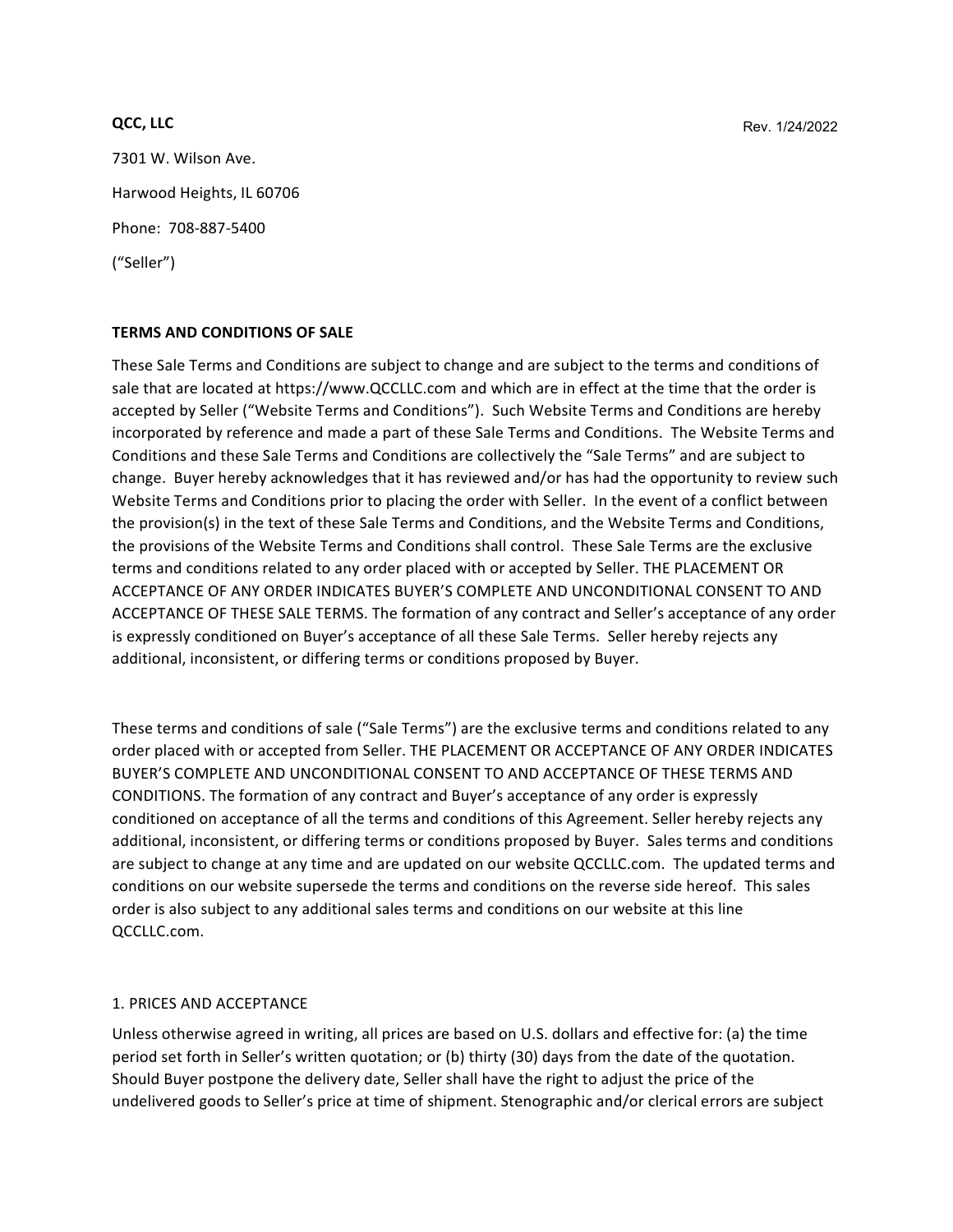to correction by Seller without liability. The order shall not be binding until confirmed in writing by Seller.

## 2. PAYMENT

Unless otherwise provided in writing, full payment is due 30 days after date of invoicing. Accounts more than 30 days past due will be subject to a late charge at the rate of  $1\frac{1}{2}\%$  per month or the highest rate permitted by applicable law, whichever is lower. As security for the full and prompt payment, in cash, of any amounts due under this Agreement, Buyer hereby grants to Seller a security interest in any goods furnished by Seller to Buyer. Buyer hereby irrevocably designates and appoints the Seller as its agent and attorney-in-fact to act for and on Buyer's behalf to execute and file any document and to do all other lawfully permitted acts to perfect this security interest or protect Seller's interest in the goods with the same legal force and effect as if executed by Buyer.

## 3. TAXES

Taxes: Prices quoted are subject to added charges levied by any government taxing authority, all of which shall be paid by Buyer.

## 4. TIME OF SHIPMENT

Delivery dates are based on Seller's estimated manufacturing times, which commence upon receipt of all engineering and manufacturing information required by Seller. Seller shall not be liable for any damage, loss, or injury as a result of any delay or failure to ship due to any cause beyond Seller's reasonable control including, but not limited to strikes, slowdowns, embargoes, riots, storms, fire, accidents, war, delay in transportation, or inability to obtain necessary labor, materials or manufacturing facilities. Any such failure or delay by Seller due to one of the foregoing or other causes beyond Seller's reasonable control shall not be considered as a breach of contract in the event of any such delay and the date of shipment shall be extended for a period equal to the time lost because of the delay.

## 5. DELIVERY TERMS AND RISK OF LOSS

Delivery terms, unless otherwise expressly stated, shall be EXWORKS (Incoterms 2000) Seller's place of business. Delivery to carrier at point of origin shall constitute delivery to Buyer and thereafter the shipment shall be at Buyer's risk. Claims for loss or damage to products in transit shall be made to the carrier and not to Seller. Seller's delivery obligation shall be contingent upon Seller's approval of Buyer's credit at time of shipment.

6. QUANTITIES Buyer agrees to accept over/under quantities not to exceed 5% of ordered quantity of each line item.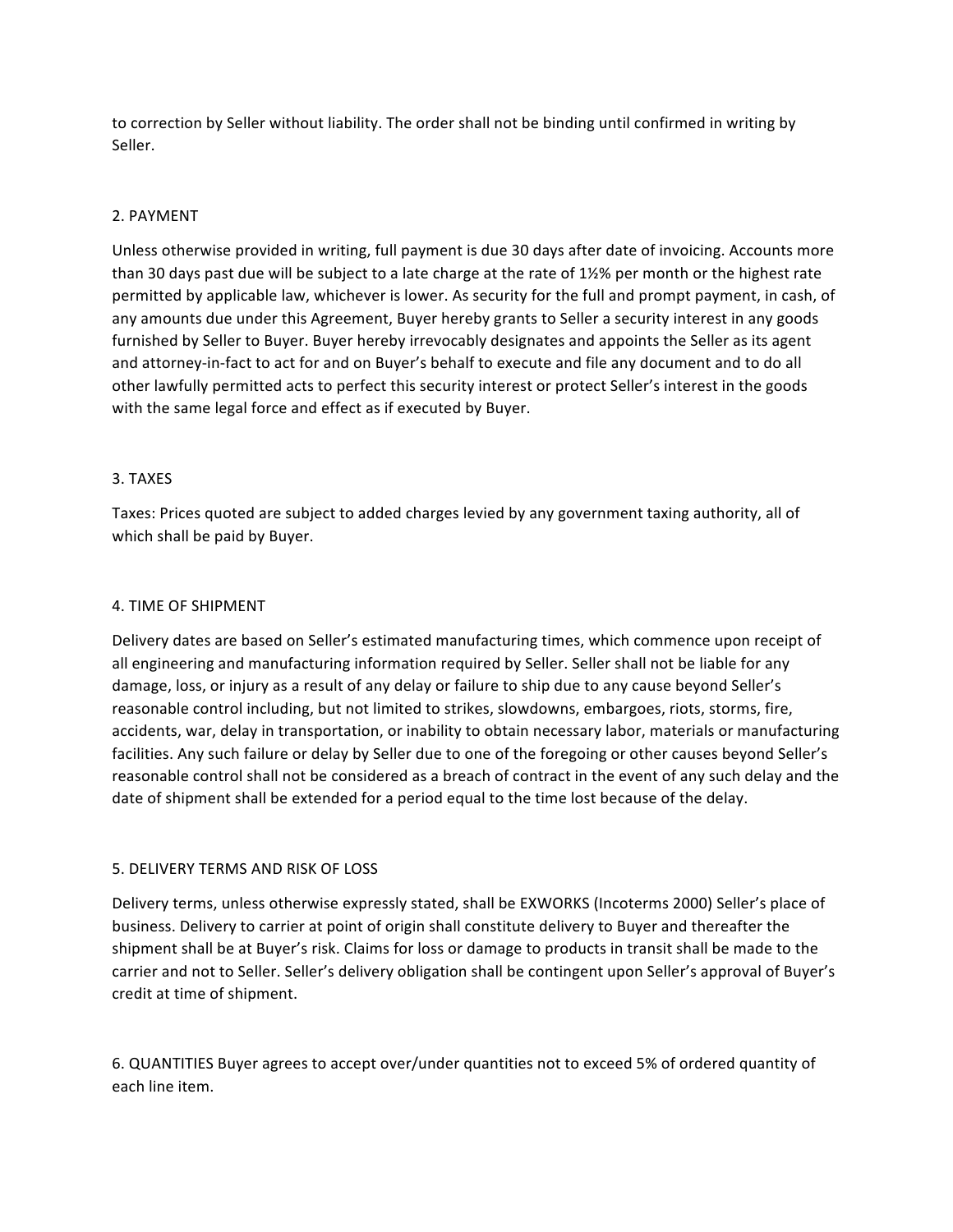7. ENGINEERING CHARGES Tools, dies, gauges and fixtures ("Tooling") are an integral part of the manufacturing process. Charges related to design or manufacturing of Tooling may be included in Buyer's payment obligations. Ownership of tooling will not convey to Buyer until Buyer pays for tooling.

# 8. CLAIMS

Buyer must make rejection of non-conforming products in writing within 15 days of receipt, and all defects ascertainable at time of giving notice shall be stated with particularity or be deemed waived. Under no circumstances shall products be returned to Seller without Seller's written permission. A claim that products are non-conforming shall not entitle Buyer to deduct any sum from any invoice unless Seller has agreed to such claim in writing.

## 9. PATENTS

Buyer shall indemnify and save harmless Seller against any claim, demand, loss, expense or liability, including attorneys' fees, for actual or alleged infringement of any letters patent, trademarks or corresponding rights in any way related to the manufacture and sale of products manufactured in accordance with designs or design information supplied by Buyer.

## 10. LIMITATIONS ON WARRANTIES

Seller warrants its products will be free from defects in workmanship for a period of one year from the date of shipment. THIS WARRANTY IS EXCLUSIVE AND IN LIEU OF ALL OTHER REPRESENTATIONS AND WARRANTIES, EXPRESS OR IMPLIED, AND SELLER EXPRESSLY DISCLAIMS AND EXCLUDES ANY IMPLIED WARRANTIES OF MERCHANTABILITY OR FITNESS FOR A PARTICULAR PURPOSE.

Any description of the products, whether made orally or in writing by Seller or Seller's agents, specifications, samples, models, bulletins, drawings, diagrams or similar materials used in connection with Buyer's order are for the sole purpose of identifying the products and shall not be construed as an express warranty. Any suggestions by Seller or Seller's agents regarding use, application or suitability of the products shall not be construed as an express warranty

## 11. LIABILITIES AND CONSEQUENTIAL DAMAGES

Buyer agrees that if products are non-conforming, Buyer's exclusive remedy shall be one of the following, at Seller's option: a) repair or replacement of the non-conforming products or b) repayment to Buyer of the purchase price.

IN NO EVENT SHALL BUYER BE ENTITLED TO ANY INDIRECT, CONSEQUENTIAL, INCIDENTAL OR CONTINGENT DAMAGES OF ANY KIND, INCLUDING, WITHOUT LIMITATION, LOST PROFIT, LOST REVENUE AND LOST SALES, WHETHER ARISING OUT OF BREACH OF CONTRACT, WARRANTY (INCLUDING